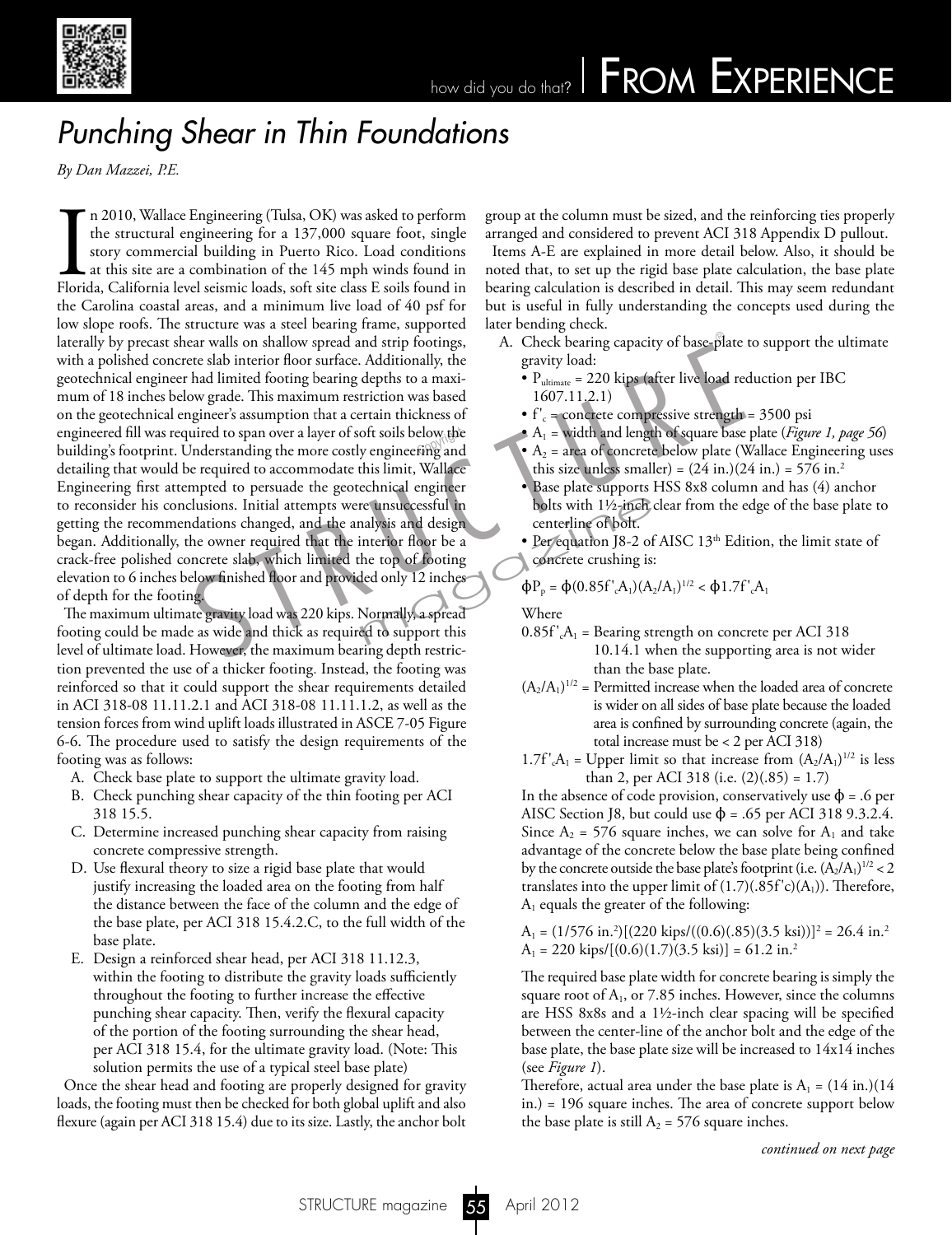

*Figure 1: Bearing plate check.*

 Therefore, the capacity of the selected base plate for concrete crushing is  $\Phi P_p = (.6)(0.85)(3.5 \text{ ksi})(196 \text{ in.}^2)(576 \text{ in.}^2/196$ in.<sup>2</sup>)<sup>1/2</sup> = 599.8kips > 220 kips  $\Leftarrow$  <u>OK for Concrete Crushing</u> Since the assumed HSS 8x8 base plate width of 14x14 inches is acceptable with respect to concrete crushing, the bending capacity of the plate must be checked. The base plate width (B)  $= 14$  inches and the base plate length (N)  $= 14$  inches. With the base plate's bending plane being near the face of the column, and considering the portion of the base plate beyond the face of the column as cantilevered out some length beyond that point, the maximum cantilever length is the greater of m, n and  $\lambda n'$ : apacity of the selected base plate for concrete<br>  $= (.6)(0.85)(3.5 \text{ ks})(196 \text{ in.}^2)(576 \text{ in.}^2/196$ <br>
hase plate is required. This same theor<br>
tips > 220 kips  $\Leftarrow$  <u>OK for Concrete Crushing</u><br>
the 13<sup>th</sup> Edition of AISC and wi

Per 13<sup>th</sup> Edition AISC part 14 and *Figure 1*, for a square HSS shape m =  $n = [N - (0.95)(\text{column width})]/2 = [14 \text{ in.} - (0.95)]$  $(8 \text{ in.})$ ]/2 = 3.2 in.

 This must be compared to a cantilevered length based on yield line theory, also referred to as  $\lambda n'$ . (Note:  $\lambda n'$  will not control when the base plate is this much larger than the supported column, but the check is included for reference)

 $n' = [(overall column depth)(column flange width)]^{1/2}/4 = [(8$ in.)(8 in.)] $\frac{1}{2}/4 = 2$  in.

 $\lambda_s = 2(X)^{1/2}/(1+(1-X)^{1/2}) \leq 1$ 

 $X = [(4)(\text{overall column depth})(\text{column flange width})/(\text{overall}$ column depth + column flange width)<sup>2</sup>]( $P_u/\phi P_p$ )

 $\lambda_s$  could be conservatively taken as 1, however solving for X and then for  $\lambda_s$ :

 $X = [(4)(8 \text{ in.})(8 \text{ in.})/(8 \text{ in.} + 8 \text{ in.})^2]$  (220 kips/599.8 kips) = 0.37  $\lambda_s = (2)(0.37)^{1/2}/(1+(1-0.37)^{1/2}) = .68$  $\lambda_s$ n' = (0.68)(2) = 1.36 in.

 For flexure design, the longest cantilever length controls. In this case, that is  $m = n = 3.2$  inches.

 Viewing the cantilevered plate as a uniformly loaded 1-inch wide strip, the maximum moment is near the face of the column and the load on the plate is  $w = (P/A_{\text{eff}})(1 \text{ in.})$ . Therefore, the maximum moment at the support of a cantilever,  $w^2/2$  can be expressed as  $(1 \text{ in}) (P_u/A_{\text{eff}})(l^2)/2$ . Since the plastic section modulus, Z =  $t_{\text{plate}}^2/4$  and the nominal moment,  $\phi M_n = \phi M_p$  $= \Phi(F_y)(Z)$ , the expressions are combined and the equation for  $t<sub>plate</sub>$  is derived as follows:

 $\Phi$  = 0.9 for flexure

 $t_p = (max.$  cantilevered length)  $[(2)(P_u/A_{eff})(1/.9F_y)]^{1/2}$ 

 $t_p = 3.2 \text{ in}[(2)(220 \text{ kips}/(196 \text{ in}^2)(1/(.9)(36 \text{ ksi}))^{1/2} = .84 \text{ in.}$ 

 Therefore, to satisfy initial bearing requirements, a 7/8-inch thick base plate is required. This same theory is defined in Part 14 of the 13<sup>th</sup> Edition of AISC and will also be used to size the rigid base plate.

B. As shown in *Figure 2*, with the applicable ACI 318 references, the punching shear capacity is shown to be:

 $\phi$  for shear = 0.75 per ACI 318 9.3.2.3 (Note: the lower  $\phi$ value due to increased dependence on concrete quality for shear strength)

 $\lambda_c$  for normal weight concrete = 1.0

 $\Phi$ Vc = (0.75)(4)(1.0)(3500 psi)<sup>1/2</sup>(19 in.)(4 sides)(8 in.)  $(1 \text{ kip}/1000\text{lbs}) = 107.9 \text{ kips} < 220 \text{ kips} \Leftarrow \text{No Good For}$ Punching Shear



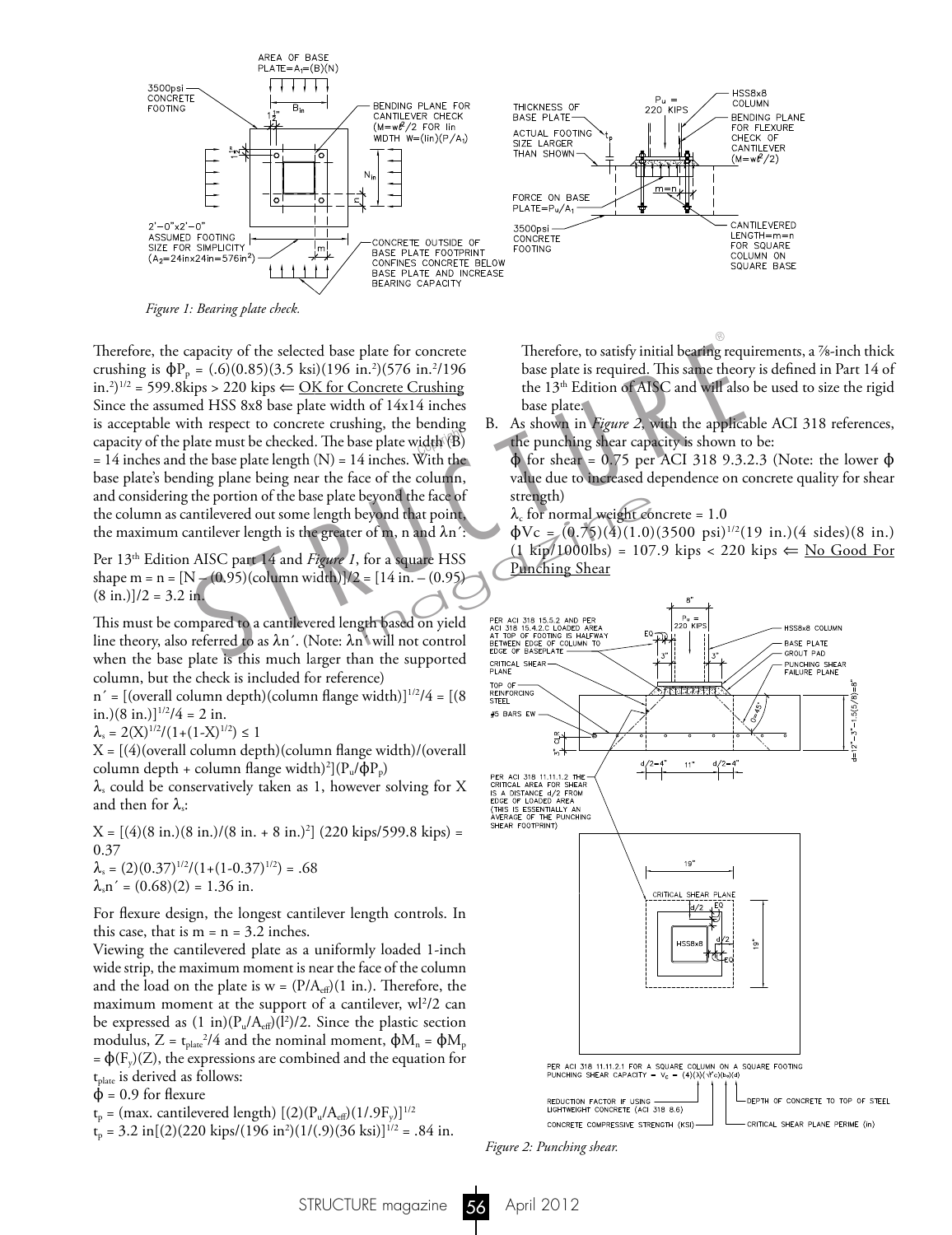

*Figure 3: Rigid base plate calculation.*

 Since soft soils were an issue for this site, and since the design bearing pressure was 1500 psf, soil pressure offset was disregarded in the punching shear calculations. With that said, at this point one would normally simply increase the thickness of the footing until the punching shear check was satisfied. If that had been an option on this project, increasing the depth of the footing by 6 inches to a total depth of 18 inches would have provided a punching shear capacity equal to  $\phi$ Vc = 248.5 kips > 220 kips, flexural capacity would have been verified per ACI 318 15.4 and the footings would be acceptable. A thicker footing in this case is the preferable and more cost effective solution. However, due to the maximum bearing depth constraints, deeper footings were not an option. Therefore, an alternative was necessary.

C. The increased capacity from a higher compressive strength concrete, although minor due to the tensile nature of shear failure, is still worth checking. Using  $f'_{c}$  = 5000 psi. along with the procedure shown above provides another 21 kips of capacity:

 $\phi$ Vc = (0.75)(4)(1.0)(5000 psi)<sup>1/2</sup>(19 in.)(4 sides)(8 in.)(1 kip/1000 lbs) = 128.9 kips << 220 kips ⇐ No Good For Punching Shear

D. To further increase the punching shear capacity, a rigid base plate can be sized by holding the deflection of the previously defined cantilever to L/600. The assumption being that such a rigid plate could distribute its load over its entire foot-print (in lieu of just up to half the distance from its edge to the face of the column) and engage enough of the concrete footing to achieve the necessary critical shear area. Per *Figure 3*, this resulted in a 25-inch x 25-inch x 2-in-thick base plate.

 However, with the top of footing only 6 inches below finish floor, the top of the anchor bolts penetrate significantly into the previously mentioned interior of the polished concrete slab. This penetration increased the potential for unattractive cracks in the polished slab. Therefore, to utilize more typically sized column base plates, the



*Figure 4: Shear head reinforcement.*

decision was made to add a shear head within the footing to distribute the punching shear forces over a wide enough area so that the thin footing could handle the applied ultimate load.

- E. Design Shear Head per ACI 318 11.11.3. As noted in the rigid base plate calculations, the required critical shear area length,  $b_{\rm o}$ , is just under 130 inches. Therefore, any shear head installed inside the footing must be able to distribute  $P_u$  out to this line. If the shear head is considered a reinforced concrete beam within the footing that extends from where  $P_{\mu}$  is applied to the edge of the critical shear area, the following results:
	- Assume the beam within the footing to be as wide as the critical shear area, then the cross-section of the beam is 32.5 inches x 12 inches
	- Assume the beam has #3 shear ties at 4 inches OC each way the full length of the beam, and assume it has (4) #6 bars each way top and bottom for flexural reinforcement.
	- Per ACI 318 11.1.1 total shear capacity is  $V_n = V_{\text{steel}} + V_{\text{concrete}}$
	- Per ACI 318 11.11.3, shear reinforcement is permitted since the calculated d of 8 inches exceeds both 6 inches and (16) (bar diameter).
	- Per ACI 318 11.4.7.2 and *Figure 4*, the shear capacity of steel,  $\phi V_s = \phi A_s F_v d/s$
- $\Phi$  = reduction factor per ACI 318 9.3.2.3 = .75 for shear  $A_s$  = area of shear reinforcement =  $(0.11 \text{ in.}^2)(9 \text{ verticals}) = 0.99 \text{ in.}^2$ 
	- $F_y$  = shear reinforcement yield strength = 60 ksi
	- d = depth from top of concrete to top of bottom reinforcing steel reinforcement = 8 inches
	- s = spacing of shear reinforcement along shear failure plane = 4 inches

*continued on next page*